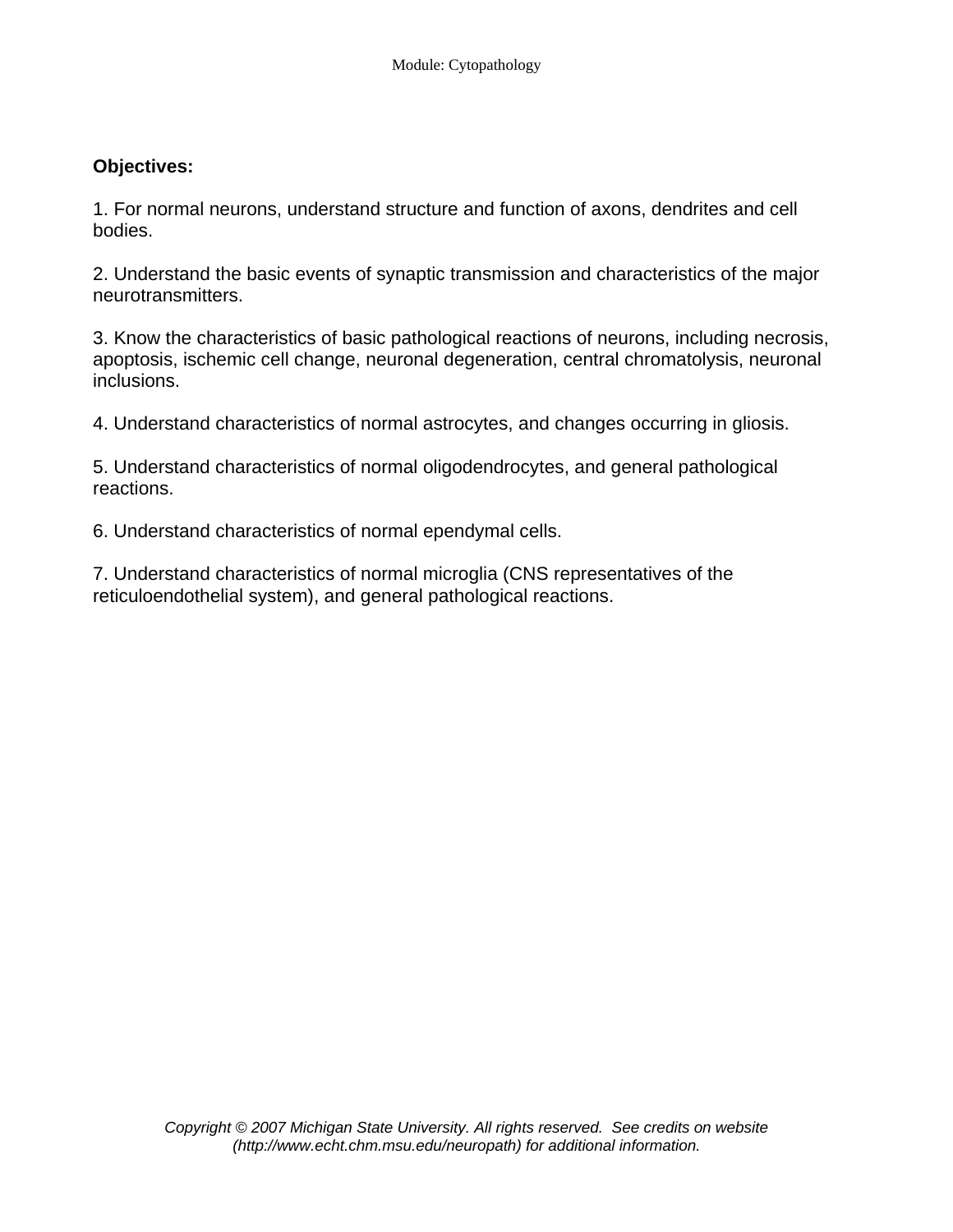# **IA. Neurons - structure/function**

- A. Characteristics of normal neurons (review)
- 1. Structure and Function

The major function of neurons is the transmission of information mostly via chemical mechanisms to other neurons and to target cells such as muscle. The typical neuron consists of a cell body, dendritic processes specialized for receiving information from other neurons, and an axon specialized to conduct impulses away from the cell body. The cytoplasm contains the same organelles found in all cells. Some neurons, especially motor neurons, contain prominent clumps of basophilic granular material known as Nissl bodies, which are composed of rough endoplasmic reticulum and contain many ribosomes. There are three types of neurofibrils: microtubules, neurofilaments, and microfilaments. The neurofibrils function as part of the cellular cytoskeleton and in axonal transport.



**CP 01 This image shows three normal neurons inan H&E-stained section. The neurons are the large cells. The two on the right show a large nucleus with a nucleolus.** 

2. Synaptic transmission

Calcium influx at voltage-gated ion channels is an important mechanism triggering release of neurotransmitter from synaptic vesicles in the pre-synaptic terminal. The main excitatory transmitter in the CNS is glutamate and the main inhibitory transmitter is GABA. Many other transmitters, including peptides, catecholamines (e.g. dopamine, norepinephrine), serotonin, and acetylcholine, modulate the strength of transmission at excitatory and inhibitory synapses.Postsynaptic receptors may be either ligand-gated ion channels or G-protein linked receptors. Summation of postsynaptic EPSPs and IPSPs at the axon hillock determines if an action potential will be generated.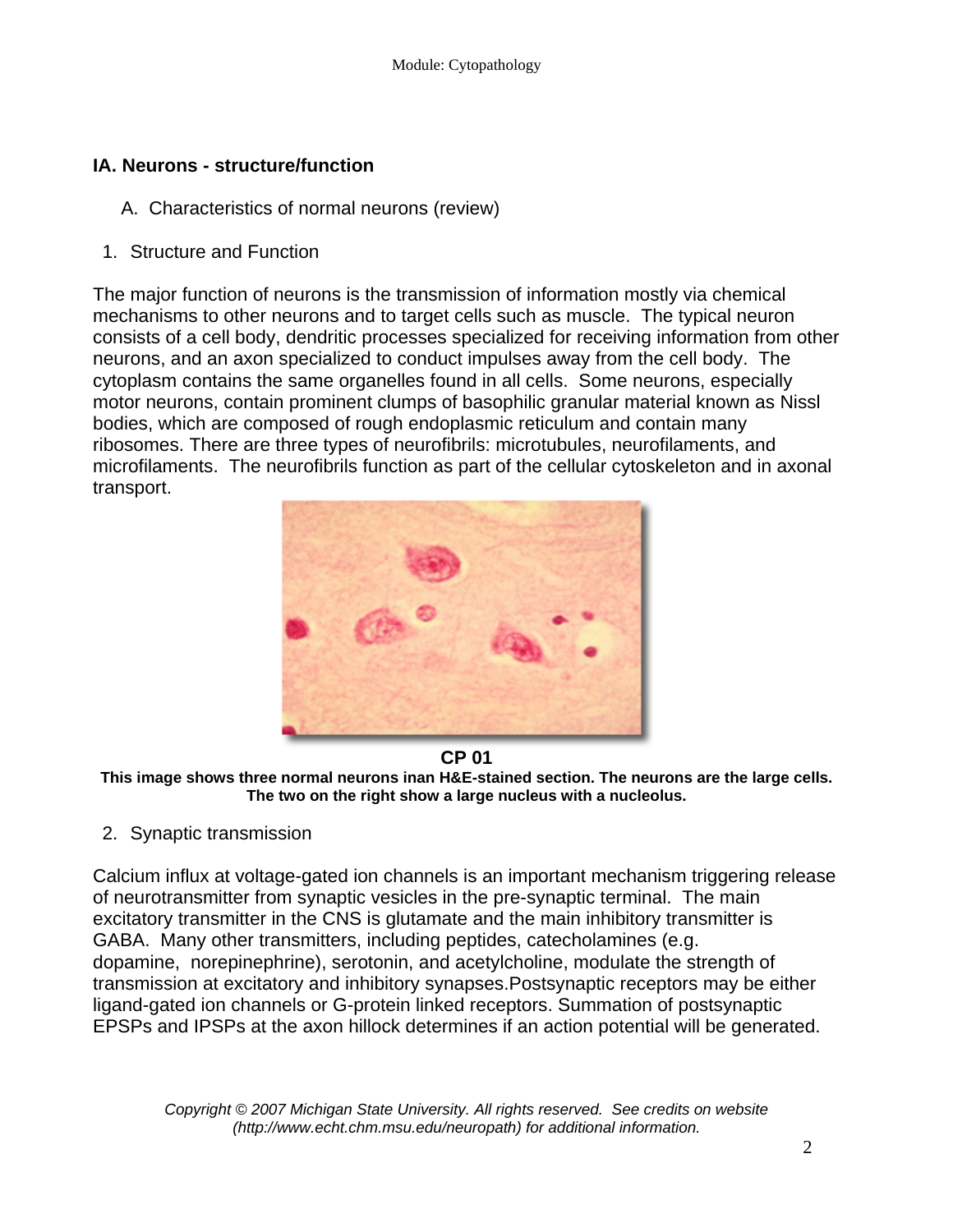## **IB. Neurons- pathological changes**

### B. Neurons - Pathological reactions

Neurons are more sensitive to injury than other cell types in the CNS. There may be selective vulnerability of groups of neurons to specific types of processes. The following information describes types of neuronal reactions occurring in various disorders. More information will be supplied under specific conditions in which the changes occur.

### 1. Necrosis

Necrosis refers to a set of morphological changes that follow cell death. The histological appearance is primarily the result of two processes: enzymic digestion of the cell and denaturation of proteins. In the brain, liquefactive necrosis often occurs (rather than coagulative necrosis in which general tissue architecture is preserved in hypoxic death of cells in all tissues except the brain.) Liquefactive necrosis describes dead tissue that appears semi-liquid as a result of dissolution of tissue by the action of hydrolytic enzymes released from lysosomes.

### 2. Apoptosis

Apoptosis, a form of programmed cell death, involves different cellular mechanisms than necrosis. Apoptosis is an energy-dependent process designed to switch cells off and eliminate them. Although apoptosis is a physiological process occurring normally during development, it can also be induced by pathological conditions ranging from a lack of growth factor or hormone, to a positive ligand-receptor interaction, to specific injurious agents. The process consists of four major components: (i) signaling pathways; (ii) control and integration mechanisms, in which the Bcl-2 family is important; (iii) an execution phase often involving the caspase family of proteases; (iv) removal of dead cells by phagocytosis.

### 3. Basic histopathologic reactions to injury

 a. Acute neuronal injury / ischemic cell change (eosinophilic/red neurons): Neurons are quickly injured by hypoxia (decreased oxygen supply) or ischemia (regional absence of blood supply). After 6-12 hours morphological changes include acute shrinkage, angularity, and homogeneous eosinophilia of the cytoplasm. The nucleus becomes shriveled, pyknotic and hyperchromatic. These changes are part of the process of cell death. Affected cells are called ischemic neurons or red neurons or eosinophilic neurons.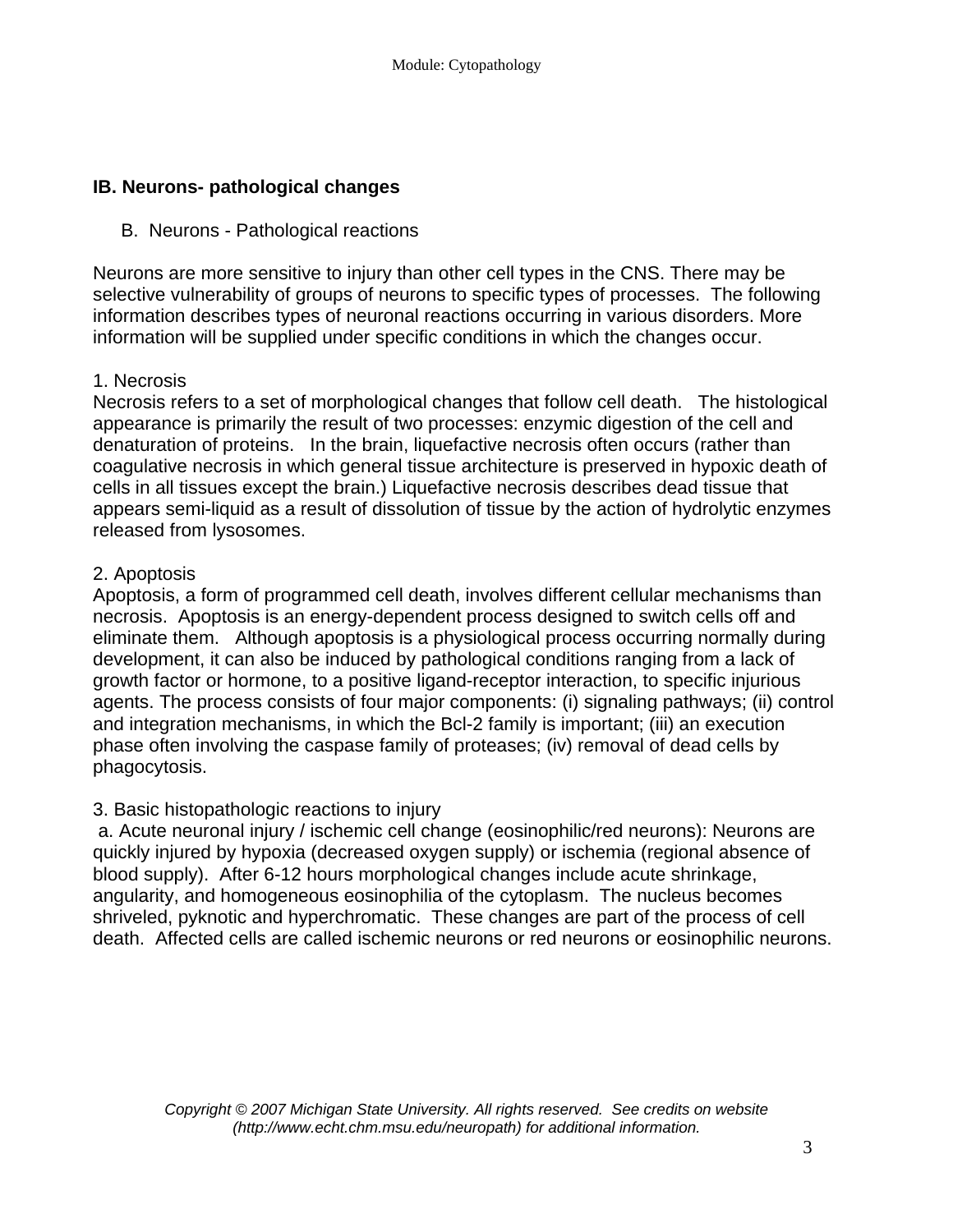#### Module: Cytopathology



**CP 02 This H%E-stained microscopic image illustrates ischemic neurons** 

b. "Simple" neuronal atrophy ("degeneration"): There may be neuronal death resulting from a progressive disease process, with cell loss as a characteristic histologic feature.

 c. Axonal reaction / central chromatolysis / Wallerian degeneration: When the axon of a neuron is cut or damaged, the axon and its myelin sheath undergo degeneration distal to the lesion (Wallerian degeneration). The sequence of events that takes place in the cell body is known as central chromatolysis or axonal reaction.

- The cell body swells.
- The Nissl bodies disperse and move peripherally.
- The nucleus is displaced peripherally in the cell.
- This is a reparative process associated with increased protein synthesis to facilitate axon regeneration.



**CP 03 The cell on the left is undergoing chromatolysis.** 

d. Subcellular alterations in cytoplasm, organelles or cytoskeleton: A wide range of subcellular alterations are recognized.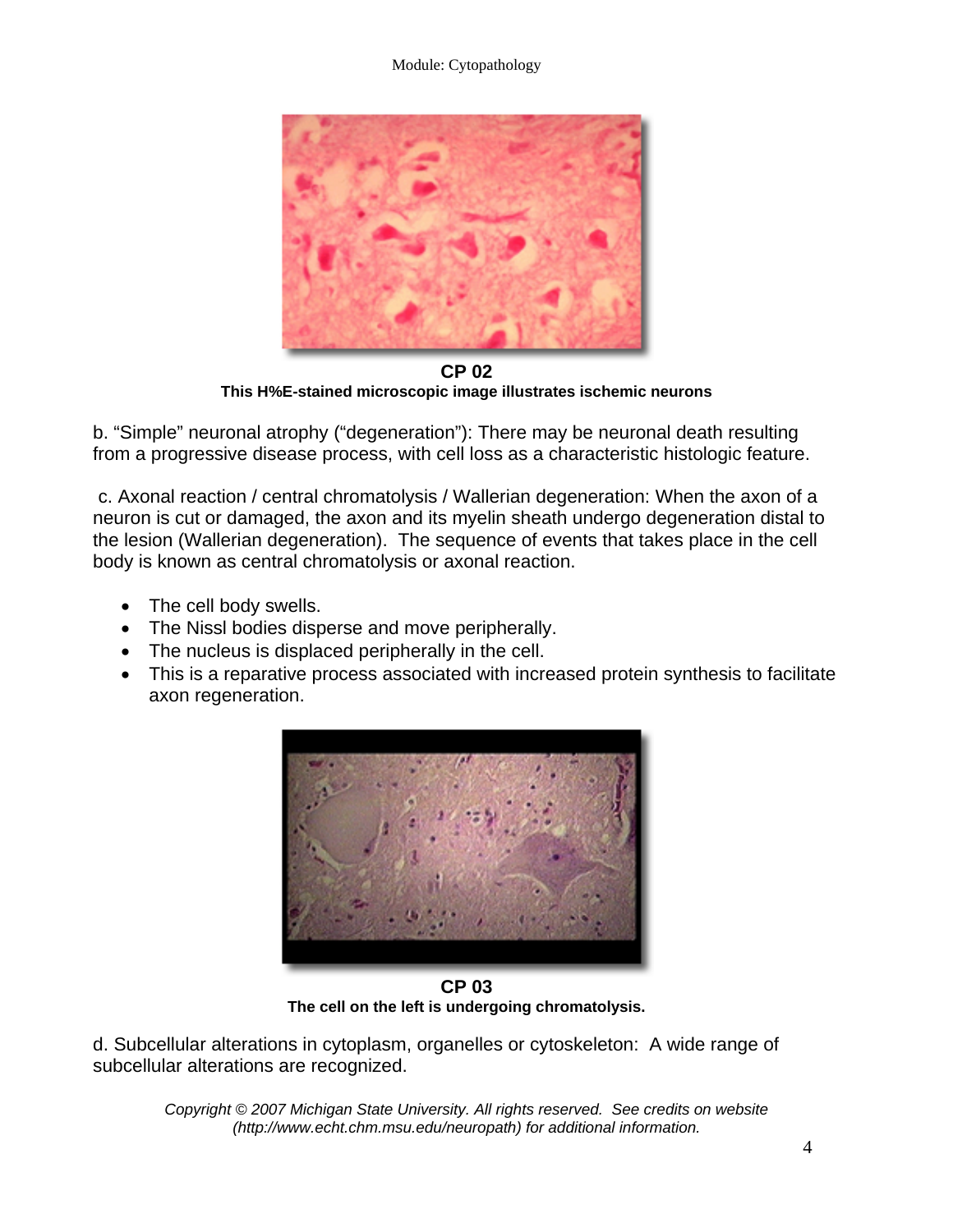- Neuronal inclusions may occur as a manifestation of aging. This can involve cytoplasmic accumulation of lipids, proteins and carbohydrates (lipofuscin)
- In many cases of viral encephalitis, inclusion bodies composed of viral particles occur in the cytoplasm or nucleus of infected cells. One example is the Negri body characteristic of rabies.
- In some degenerative diseases, specific types of intraneuronal inclusions characteristically occur. For example, in Parkinson's disease, large spherical intracytoplasmic inclusions called Lewy bodies are found. In Alzheimer's disease, cytoplasmic accumulation of abnormal neurofilaments, called neurofibrillary tangles occurs.
- Neurons may be the site of storage of uncatabolized substances, such as lipids, in a number of inborn errors of metabolism resulting from deficiencies of lysosomal enzymes.



**CP 04** 

## **IIA. Astrocytes - structure/function**

### A. Characteristics of normal astrocytes

Astrocytes have many cytoplasmic processes that terminate on blood vessels, neuronal cell bodies, axons and synaptic terminals. Functions of astrocytes include physical and metabolic support for neurons, detoxification, guidance during migration, regulation of energy metabolism, electrical insulation (for unmyelinated axons), transport of blood-borne material to the neuron, and reaction to injury. Axonal end-feet that surround capillaries contribute to formation of the blood-brain barrier. Astrocytes can be identified specifically through immunocytochemical staining for glial fibrillary acidic protein (GFAP).

## **IIB. Astrocytes – pathological changes**

### B. Pathological reactions

In the brain, repair and glial scar formation is mainly accomplished by gliosis. (Fibrosis and formation of fibrous scar tissue does not generally occur in the brain.) Gliosis involves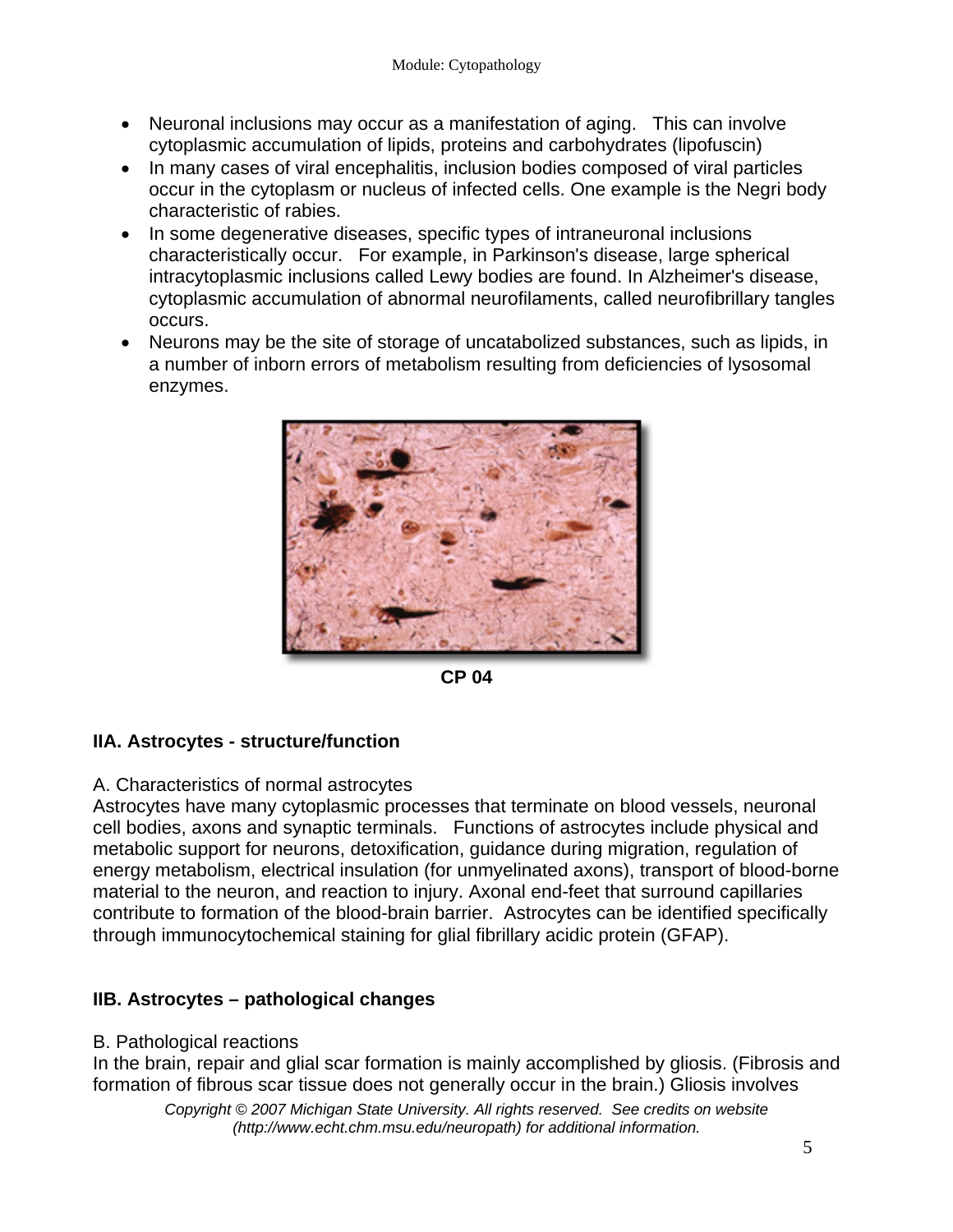proliferation of astrocytes with formation of many glial processes. Some astrocytes become gemistocytic, i.e. they appear plump or swollen and the cytoplasm is eosinophilic.



**CP 05** 

**A gemistocytic astrocyte is shown in the center of the image. Note the plump, swollen eosinophilic cytoplasm around a healthy nucleus** 

# **IIIA. Oligodendrocytes - structure/function**

A. Characteristics of normal oligodendrocytes

 Oligodendrocytes have small amounts of cytoplasm surrounding rounded nuclei, and possess only few short processes There are two main types:

- satellites around neurons in the gray matter
- myelin-forming cells in the white matter



**CP 06 Three oligodendrocyte nuclei in the gray matter are shown at the right (small dark nuclei)**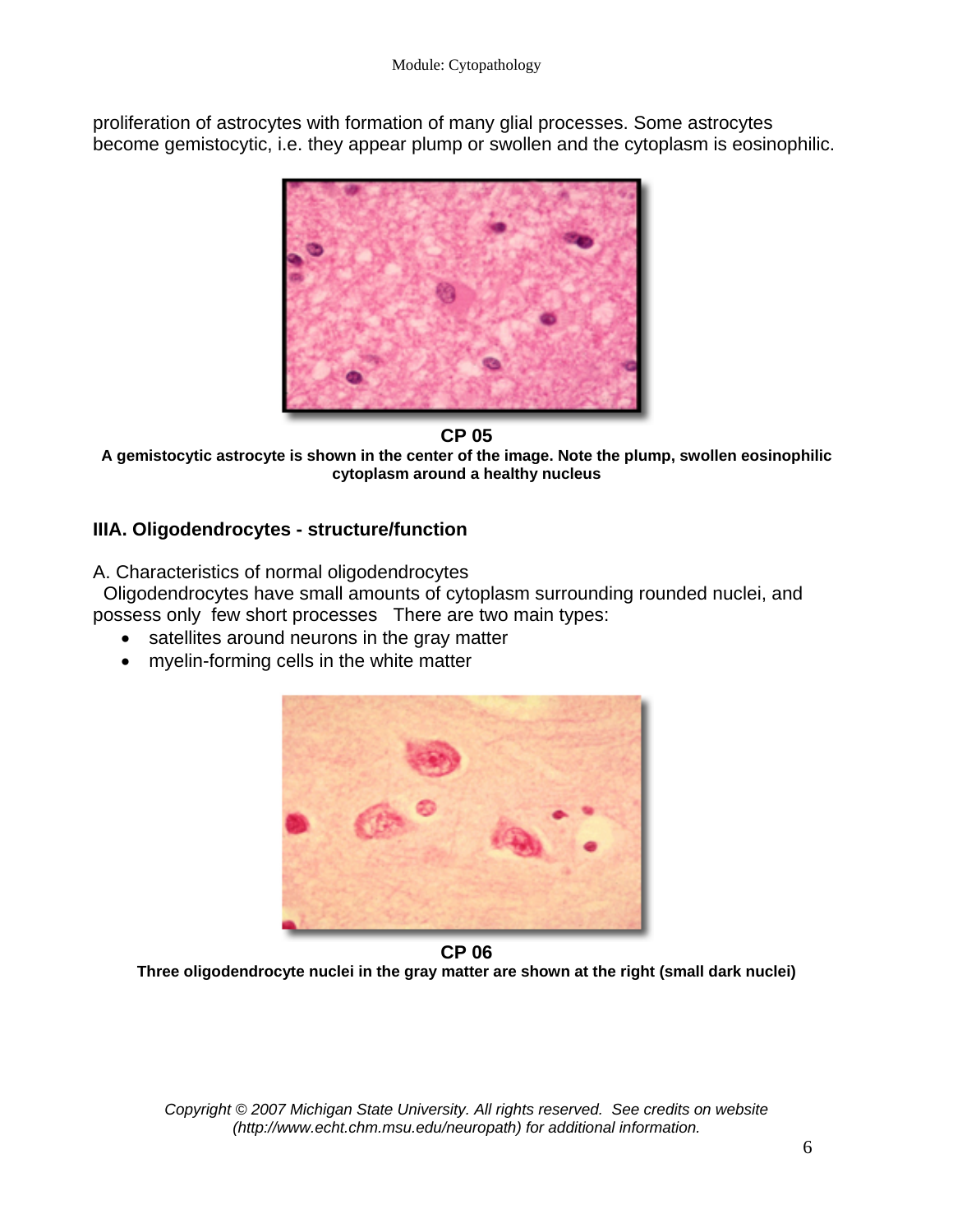#### Module: Cytopathology



#### **CP 07**

**Oligodendrocyte nuclei are seen in the white matter, among myelinated axons. Some of the nuclei in this field are astrocytes.** 

There are differences in myelin formation differences in CNS (brain, spinal cord) and in peripheral nervous system (cranial nerves, peripheral nerves).

**oligodendrocytes form myelin in the CNS** and one cell may provide many segments of myelin sheaths.

**Schwann cells form myelin in the peripheral nervous system** and one cell provides only one myelin sheath segment.

## **IIIB. Oligodendrocytes – pathological changes**

#### B. Pathological reactions

Oligodendrocytes swell in response to almost any type of toxic or metabolic change. Diseases with primary involvement of oligodendrocytes result in disorders of myelin, with demyelination or abnormal myelin formation. The two major groups of diseases affecting oligodendrocytes and myelin are the leukodystrophies, which include inherited disorders of myelin metabolism, and the acquired demyelinating diseases (e.g. multiple sclerosis).

## **IV. Ependymal cells**

 Ependymal cells are cuboidal-columnar ciliated cells that line the ventricles and central canal of the spinal cord. Specialized ependymal cells form part of the choroid plexus, a vascular structure in the ventricles of the brain responsible for the secretion of cerebrospinal fluid.